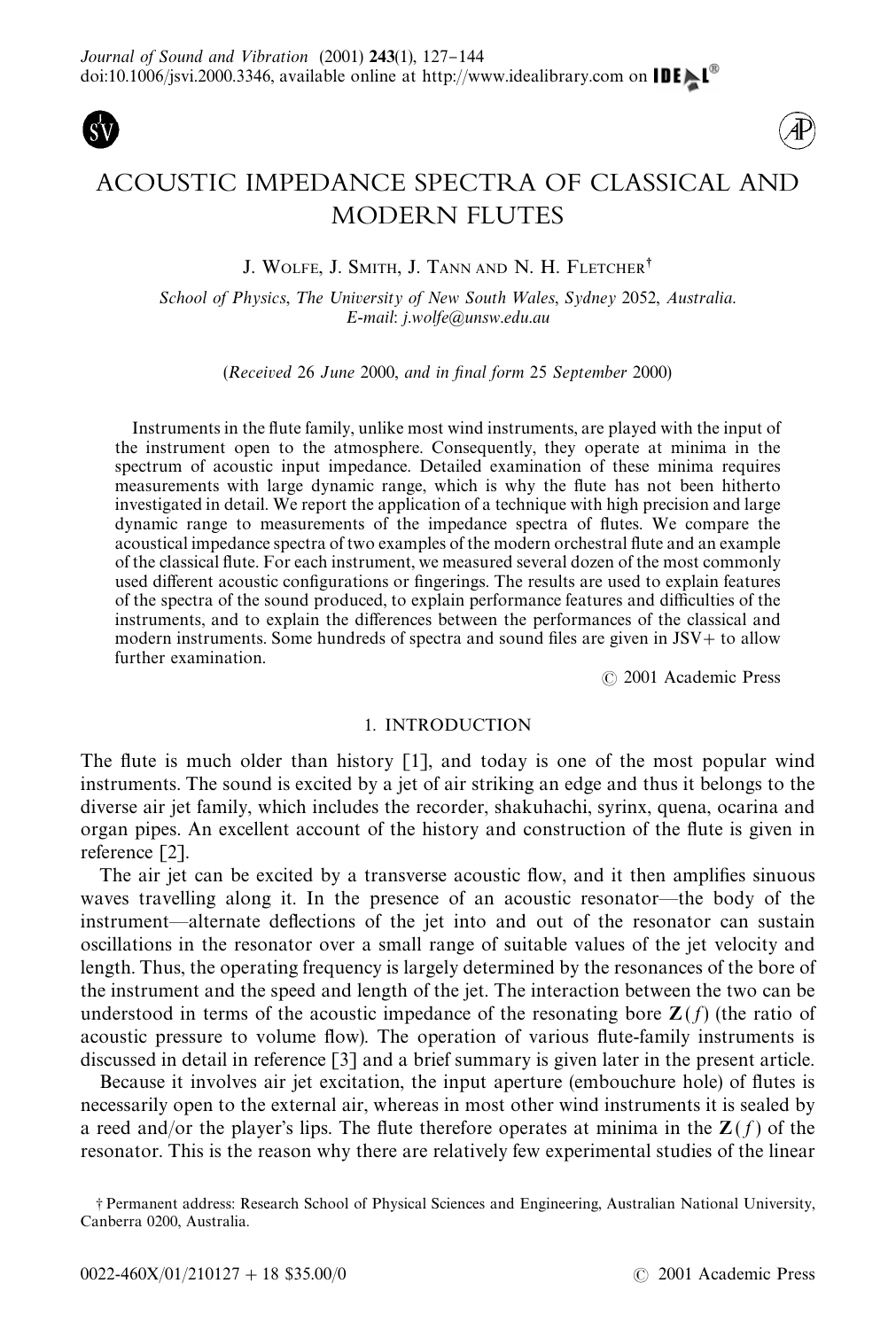## 128 **J. WOLFE** *ET AL***.**

acoustics of the flute: to determine  $\mathbf{Z}(f)$  sufficiently well to study the minima precisely, one requires measurements with large dynamic range. Indeed, for most measurements of reed and lip–reed instruments,  $\mathbf{Z}(f)$  is plotted on a linear scale, so that most of the curve lies on the  $Z = 0$  axis, or is obscured by noise.

In this paper, we describe a technique that achieves the required dynamic range. It is an adaptation of a spectrometer originally designed to operate rapidly for measurements on the vocal tract during speech [\[4, 5\]](#page-17-0). We synthesize a signal comprising all of the desired frequency components. For the flute, we use the range from 200 Hz (lower than the lowest note on the instrument) to either 3000 or 4000 Hz. The impedance spectrum has little structure above about 3 kHz and the standard range of the instrument does not include notes with fundamentals above 3 kHz. This synthesized signal is converted to an acoustic current via an amplifier, loudspeaker, impedance matching horns and an attenuator with a high acoustic impedance. Because it is difficult to measure the volume flow with high precision over a large range, our technique, like most previous techniques  $[6-8]$ , compares known and unknown impedances. We use this instrument to measure the acoustic impedance at the input or embouchure hole of flutes.

In the flute, as in other woodwind instruments, the resonances of the instrument are varied by opening and closing different combinations of keys. Each combination is called a fingering, and good players know at least several dozens of these. A much longer list is given by Dick [\[9\]](#page-17-0). Much of the interest in the acoustic performance of the instrument comes from comparing and contrasting the performance of different fingerings for the same or for different notes, so we report acoustic impedance spectra for several dozen different fingerings for the flutes studied. We also report sound spectra. Together, there are too many data for conventional publishing, so in this paper we choose a small number of curves to illustrate some points, while we publish the complete set (including sound files) electronically in  $JSV+$ .

## 2. THE ANATOMY AND EVOLUTION OF THE FLUTE

### 2.1. TYPES OF FLUTES

We report studies on flutes that are variants on two basic geometries [\(Figure 1\)](#page-2-0). The body of the modern or Boehm #ute is nearly cylindrical, but the head joint is tapered towards the embouchure end. The flute of the 18th and early 19th centuries (the classical flute) is approximately conical over much of its length, with a cylindrical head joint. The constraints of manufacturing the varying tapers means that both #utes are usually made in sections. The head joint includes the embouchure hole and has no keys. In the modern flute, the body is a long joint that has most of the holes and/or keys. In the classical flute studied here, the "body" comprised two sections, one with the holes operated by the left hand, and the other with all or most of the holes operated by the right. Various different foot joints are used on different flutes. On the modern flute, the C foot has three tone holes (all operated by the right little finger) and permits a lowest note of  $C<sub>4</sub>$ . The longer B foot has an extra tone hole and allows B3 to be played. This change produces substantial acoustical differences, especially at the extremes of the range. The classical flute is and was much less standardized. It may have a short foot stopping at D4, or a longer foot that may descend to C4. The geometry of the foot may continue the cone of the body, or may #are out slightly at the end. The modern flutes studied here are production-line models, which are widely available at relatively modest price. This choice was made to facilitate comparisons by other researchers. There are no production line classical flutes. Further, the original instruments of that period, usually made of wood, have changed their geometry over time. The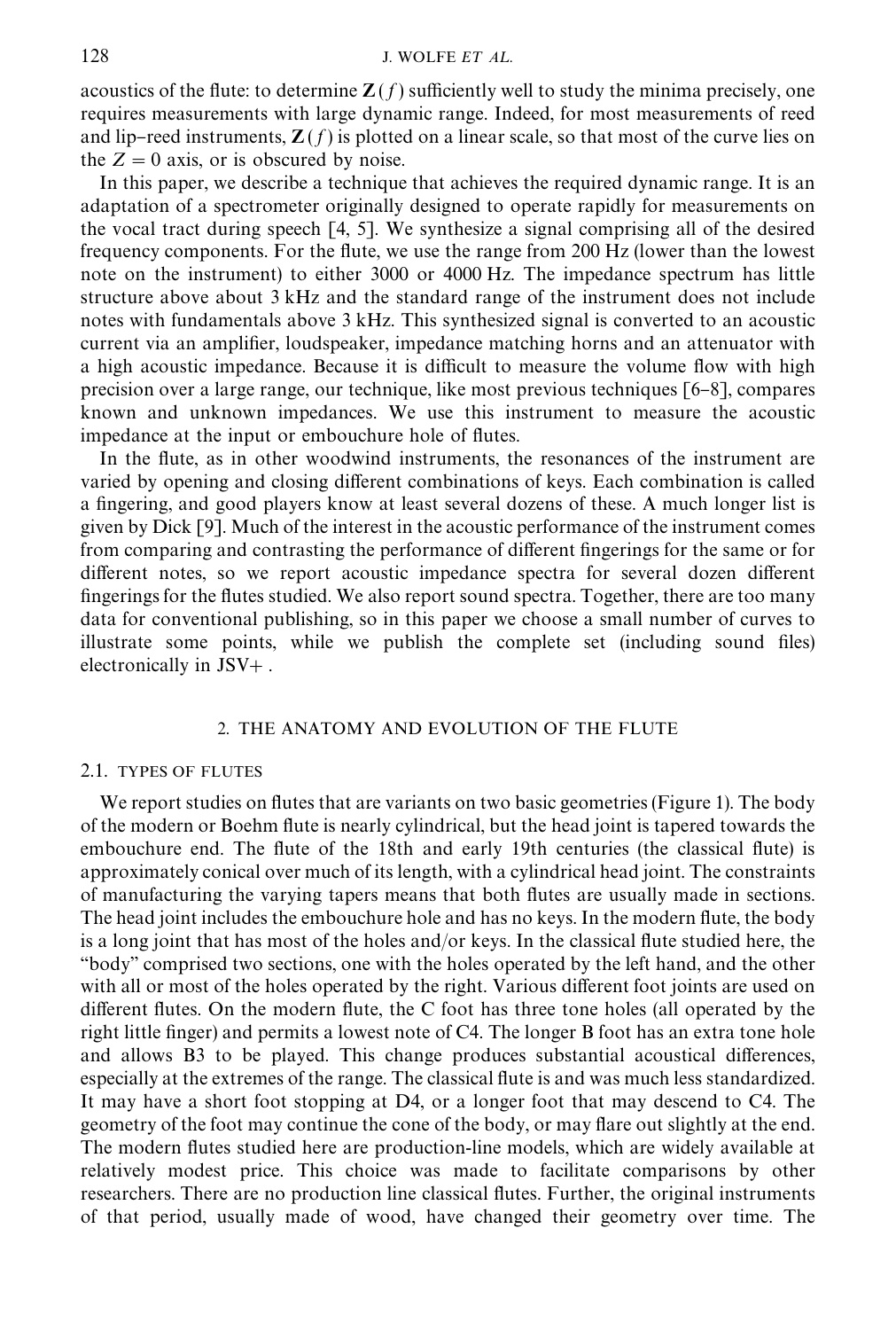<span id="page-2-0"></span>

Figure 1. Fingering and acoustic schematic diagram for the modern and classical flutes. From the top are shown a fingering diagram for the modern flute, a sketch of the modern flute and an acoustic schematic of that instrument. Next is a fingering diagram and schematic for the classical flute. A similar legend is used for all the fingerings and notes in the database. The example chosen here is the fingering for the notes F4 and F5.

instrument we studied was made by a local maker. It is pitched at  $A4 = 440$  Hz, as are the modern flutes, which facilitates comparison with them. It has three interchangeable feet, examples of the three mentioned above.

Figure 1 shows a schematic diagram of the modern and classical flutes, a simplified acoustical schematic of each, and fingering diagrams that would be immediately familiar to a flutist. The example chosen is the fingering used to play either F4 or F5 (the player adjusts the jet length and speed to play the two notes). The fingering diagram shows a player how to finger these notes: for the modern flute, three fingers and the thumb of the left hand depress their home keys, as do the first and fourth fingers of the right hand. This can readily be related to the sketch of the flute, indicating which keys are touched on the instrument, and also to a simplified acoustic schematic of the instrument. For the note F4, the first six holes most remote from the embouchure hole are open, because F4 is six semitones above the lowest note (B3) on this instrument. Eleven holes are closed: this is possible because one finger key may close more than one hole, and because some holes are opened by keys rather than closed. All tone holes on the instrument are approximately the same diameter, as shown in the acoustic schematic, except for the three holes closest to the embouchure hole. The two closest are the smallest holes, and are used as register holes for some of the highest notes, or for trills (rapid alternations of two notes) which would otherwise cross the "break" between the first register (fundamental) and second register (second harmonic). The third small hole is used as a register hole for several notes (D5, D6, D  $\neq$  5, A6) and also as a tone hole for the transition between C5 and  $C \neq 5$ , or between C6 and  $C \neq 6$ . This double use requires that it be further up the tube than the expected place for such a tone hole, and this in turn requires it to be small so as to have a large end effect. Most of the holes are approximately in line, those off-line are shown as ellipses. In one case there are two keys at the same distance from the embouchure hole: these are alternates: they are very rarely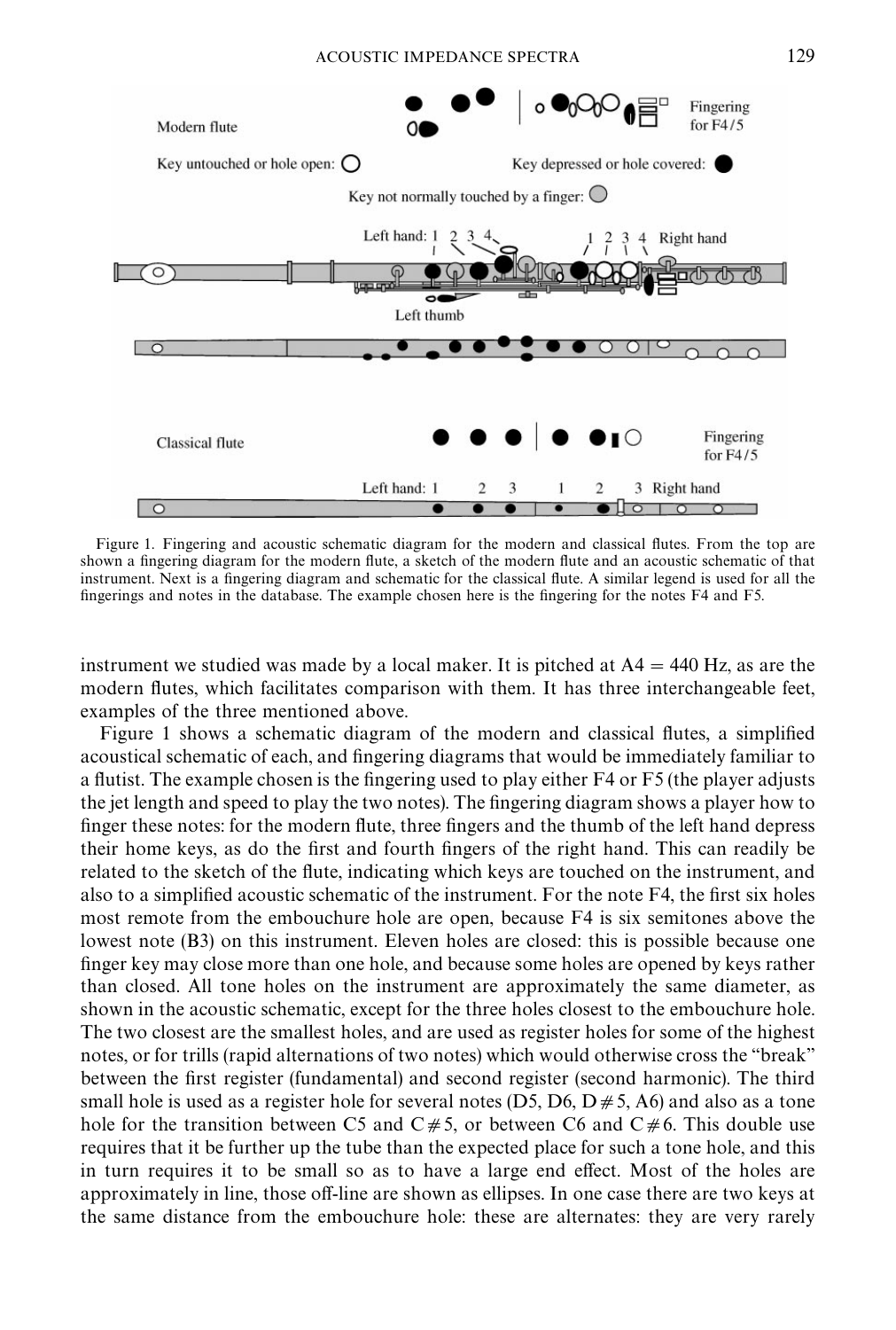## 130 **J. WOLFE** *ET AL***.**

opened together (one fingering for  $C \neq 7$  is an exception), and exist mainly as an historical accident. The trill keys, the home key for the left fourth finger and the home key for the right fourth finger are closed when not touched. In the modern flute, the body is cylindrical and the head had a slight conical taper. An adjustable cork in the head makes the acoustic length rather shorter than the length of the instrument, as shown. In contrast, the classical flute (shown below) has a body with a slight conical taper. The fingering diagram (again for  $F4/5$ ) shows that three fingers of the left hand cover the holes assigned to them. The first two fingers of the right hand close their holes. The third finger has two jobs: it can either cover a hole or depress the "F" key. Here it does the latter, as indicated by the black shaded key on the fingering diagram. On this flute, this is the only key, and it opens a hole when depressed, so the ellipse at the end of the "F" key is shown white for this fingering.

The radical change in the flute in the 19th century was much larger and more abrupt than that of the other woodwind instruments. This was due to the #utist and #ute maker Theobold Boehm, who aimed to make the #ute louder, its timbre more homogeneous from note to note, and its tuning more in accord with that of other instruments [\[10\]](#page-17-0).

In the classical flute, successive opening of the finger holes produces a diatonic scale (D major). Some of the remaining notes are produced by opening an extra tone hole, which is normally closed by a key. Others are produced by "cross fingering", i.e., closing one or more holes downstream of the first open hole. This gives different timbre to adjacent notes.

Boehm's first innovation was the introduction of larger holes on the conical-bore flute, which made the instrument louder, and key rings and a coupling mechanism to avoid cross-fingering, which made the timbre more homogeneous. This system allowed the notes of the chromatic scale over most of the range to be played with all of the holes downstream of a particular point open. In search of a still bigger sound, he redesigned the bore: a cylindrical body and a tapered head profile, which he (inaccurately) called "parabolic". The cylindrical bore of the modern Boehm flute is larger (19 mm diameter) than that of the classical flute everywhere except near the embouchure hole, where it tapers to about 17 mm. This larger bore reduces energy losses near the walls. More importantly, the tone holes are considerably larger (about 13 mm diameter) and almost uniform in size, and so radiate more strongly. They also produce a brighter sound, as discussed later. Boehm developed a new system of coupled keys to cover these tone holes, now much too large for the unaided fingers. Thus, most of the ordinary notes of the instrument require no cross-fingering and this, together with the large tone holes, makes the downstream bore more nearly approximate a truncated pipe. This produces a more homogeneous timbre. The changes to the #ute since Boehm have been relatively minor. Boehm's revolutionary changes to the flute influenced the design of the saxophone, and were also imitated (to a lesser extent) on the clarinet. (The oboe and bassoon remain much more like their ancestors, having small tone holes and, particularly on the bassoon, less rational key systems.)

## 2.2. SOUND PRODUCTION IN THE FLUTE

It is possible to link the findings of this empirical study with conclusions reached by theoretical means. Detailed discussion, with extensive references, is given in reference [\[3\]](#page-17-0), but it is helpful to summarize the theoretical conclusions here.

## 2.2.1. *The air jet*

Only a simplified discussion of the sound production process in the flute is required for our purposes. First, the blowing pressure and jet length must be sensitively adjusted by the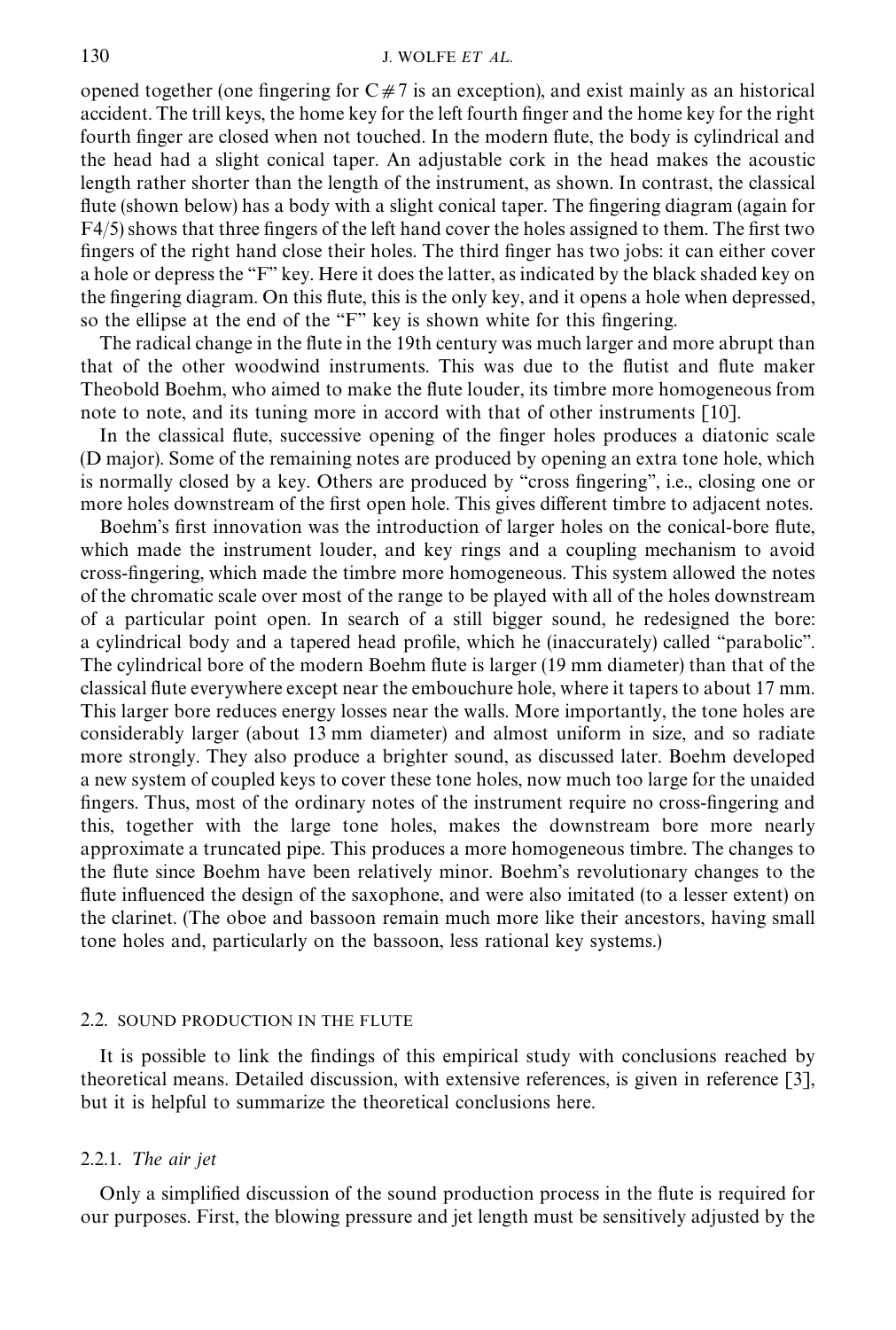#### ACOUSTIC IMPEDANCE SPECTRA 131

<span id="page-4-0"></span>player to give the correct phase relation between the acoustic flow that is exciting the jet and the propagation of sinuous waves along the jet to vary its inflow into the embouchure hole. This is why the example fingering shown in [Figure 1](#page-2-0) is cited for two different notes: a faster (or shorter) jet can be used to excite a standing wave at the second, rather than at the first,

impedance minimum. More importantly for our present concerns is the response of the instrument to this oscillating jet flow. If the jet has air velocity  $V$  and area  $S_J$  and the flute tube has area  $S_P$ , then the acoustic wave sustained in the flute by the jet has volume flow

$$
\mathbf{U}_P = \frac{(\mathbf{V} + j\omega \Delta L)\rho \mathbf{V} S_J}{S_P \mathbf{Z}(f)},\tag{1}
$$

where  $\Delta L$  is the end-correction at the embouchure,  $\omega = 2\pi f$  is the angular frequency and  $\rho$  is the density of air. (Bold characters represent complex quantities.)  $\mathbf{Z}(f)$  is the input impedance of the flute as measured from outside the embouchure hole, in such a way that the radiation impedance of the embouchure hole is included. This equation indicates the importance of measuring this input impedance, and shows that the flute sounds at the minima in  $\mathbf{Z}(f)$ . The whole situation is, however, rather more complex than this analysis suggests, for the calculation must actually be extended to include harmonics of the fundamental tone. Sound generation is most efficient when the frequencies of the impedance minima closely approximate a harmonic series  $(1, 2, 3, \ldots)$ , for then all harmonics generated by the non-linear jet process are reinforced.

# 2.2.2. *Bore and head joint*

The major acoustic losses in a wind instrument are created by viscous and thermal effects at the tube walls, rather than by acoustic radiation. Wave attenuation in the bore increases with increasing frequency as  $\sqrt{f}$  and with decreasing tube radius as  $r^{-1}$ . There is thus more loss in the tapering tube of a classical flute than in a modern cylindrical Boehm flute, and all resonances become less pronounced at high frequencies. The taper of the head joint also has an important role in adjusting the flute intonation  $\lceil 11, 12 \rceil$  by decreasing the frequency of the low-octave resonances relative to those at higher pitch. This takes account of the changes in blowing pressure and in lip coverage of the embouchure hole in typical flute performance technique. The material from which the #ute is made is expected to have little effect on the properties measured here, apart from its influence on surface finish (which should be very smooth) and the shape of finger holes (which should not have sharp edges). The detailed geometry of the lip plate and embouchure hole (shape, chimney height, undercut angle, edge sharpness, etc.) are all vitally important in determining the tone and responsiveness of the instrument.

# 2.2.3. *Finger holes*

Finger holes have important acoustic influences both when closed (when they contribute small extra volumes to the bore) and when open (when they provide an inertive shunt to the outside air). The internal standing wave in the #ute bore always extends some distance past the first open hole (which is why "cross-fingerings" work to produce semitones) and, in the case of notes in the third octave, along the whole bore (which is why high-octave fingerings are complex) [\[13\]](#page-17-0). Benade [\[14\]](#page-17-0) has examined the behaviour of a row of open finger holes and concluded that they act as a high-pass filter, the cut-off frequency being determined by the hole size and spacing in such a way that small holes give a low cut-off frequency, this frequency typically being in the range 1500–2000 Hz. Above the cut-off frequency, waves propagate rather freely along the instrument bore and are not reflected, hence eliminating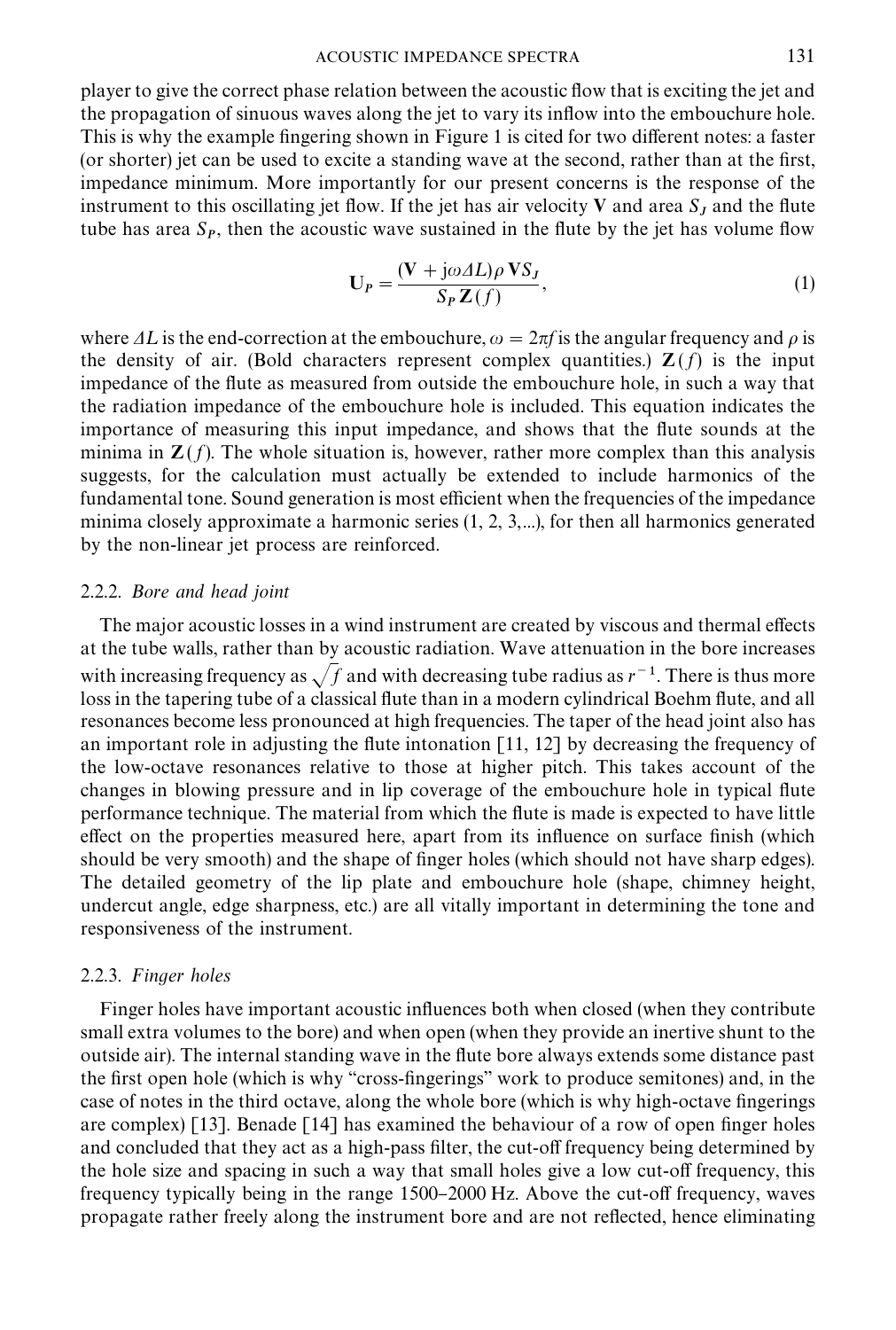high-frequency resonances and reducing the strength of higher harmonics in the tone. It is largely for this reason that classical flutes sound "mellow", with a cut-off of around 1500 Hz on most fingerings, while the modern flute is much "brighter" in tone quality, having a cut-off somewhat above 2000 Hz. This cut-off frequency also limits the pitch of the highest note playable on the instrument, about A6 on a classical flute and about  $F7$  on a modern flute.

While the tone holes on a modern flute are all nearly the same size, the finger holes on a classical flute are much smaller and have different diameters, partly to bring their positions conveniently under the "ngers, and partly to adjust the intonation on cross-fingered and high-octave notes. This means that the tone quality is not completely uniform from one note to another across the compass of the instrument, a feature regarded as a deficiency in modern music, but sometimes exploited to advantage in music of earlier centuries.

For notes in the third and fourth octaves (i.e., above  $C \neq 6$ ), it is not generally adequate to use simply a higher blowing pressure and the same fingering as for a lower octave. Part of the reason is that the lower-octave impedance minima are deeper than those at high frequencies, and are in addition supported by one or more upper resonances in closely harmonic relationship. The fingerings used for the uppermost octave are therefore designed to enhance the prominence of the desired upper-octave resonance while at the same time reducing the height or shifting the frequency of competing lower resonances. In hand-made classical wooden instruments, the maker may also introduce small variations in bore radius at appropriate places to enhance these effects.

## 3. MATERIALS AND METHODS

#### 3.1. THE FLUTES

The modern flutes studied were production line instruments (Pearl PF-661, closed hole, C foot and B foot). On these mass produced instruments, both the open and closed hole variants use the same "scale" (i.e., positioning of tone holes). For standard measurements, the position of the cork in the head joint was set at 17.5 mm from the centre of the embouchure hole, and the tuning slide was set at 4 mm. These values are typical values used by flutists playing at standard pitch.

The classical flute was made by Terry McGee of Canberra, Australia. The dimensions of the instrument are based on those of a large-hole Rudall and Rose flute (R & R  $\neq 655$  from the Bate Collection in Oxford) but the scale has been adjusted to play at 440 Hz. It has a head joint, a joint with three tone holes closed by the fingers of the left hand, a further joint with three tone holes closed by the fingers of the right hand and one mechanical key, normally closed, whose opening makes the transition from E4 to F4 or from E5 to F5. It has three interchangeable feet: one is a C foot in the classical style, modelled on the Rudall and Rose instrument. Another is a D foot: it plays D4 with all holes closed. The third foot is also a C foot, but its bore is larger than that of the classical foot, and the bore increases slightly at the end. This foot was designed for use in Irish music, which often uses flutes of the classical design. This #ute is made of gidgee wood (*Acacia cambagii*).

Most measurements were made at  $T = 25 + 0.5^{\circ}\text{C}$  and relative humidity 58 + 2%. Both of these values are considerably lower than those in #utes being played, and thus the features of the measurements here occur at frequencies about 2% lower than they would be on a flute being played (about 30 cents flat). We judged that correcting for a different value of the speed of sound was easier than the inconvenience of operating at high temperature and humidity. Further, the temperature and humidity are presumably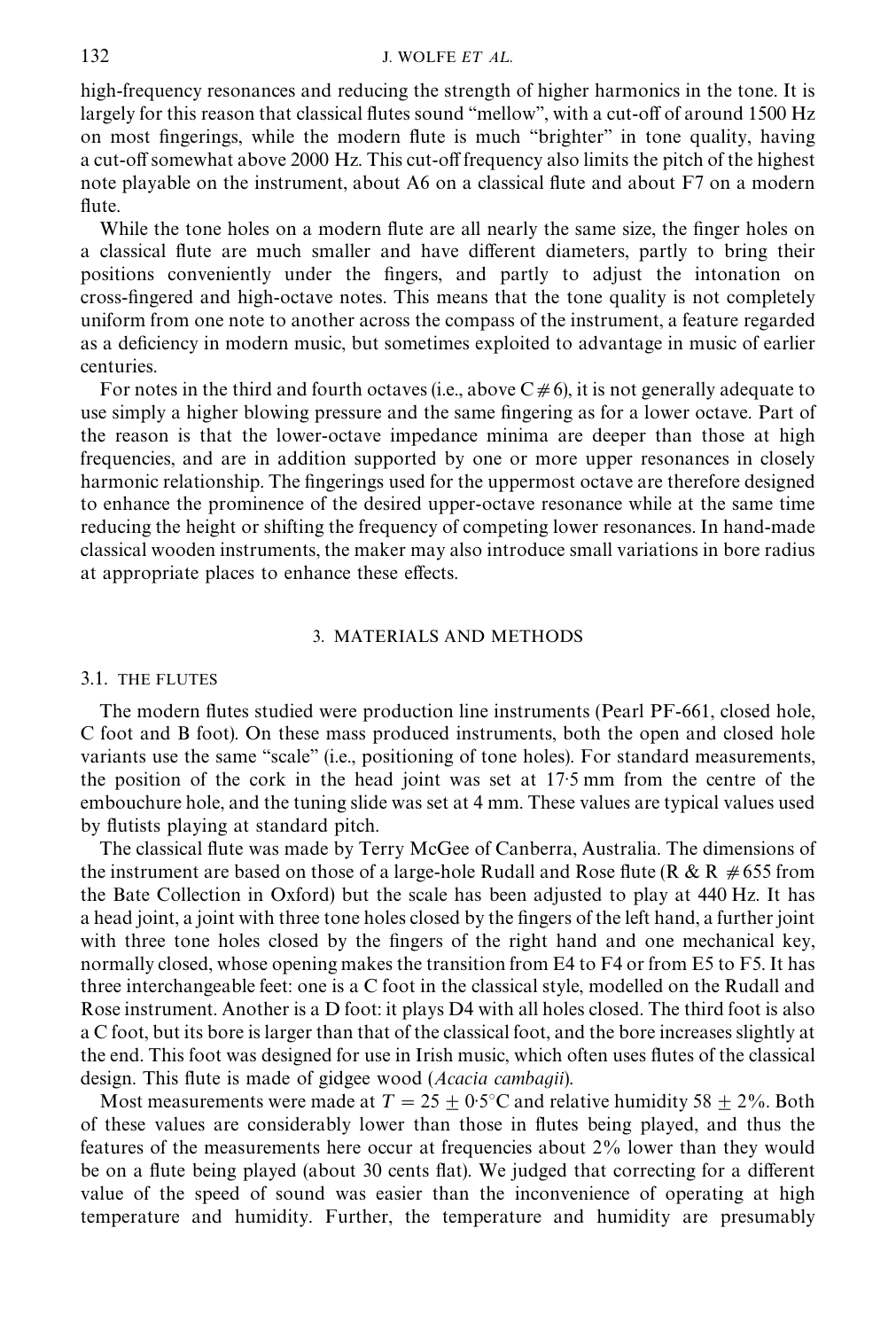<span id="page-6-0"></span>functions of position in the flute being played, and these conditions are difficult to reproduce in the spectrometer. (Cork and tuning slide position, temperature and humidity were also varied to determine their effect on relative and absolute tuning, and on harmonicity. These results will be discussed elsewhere.)

## 3.2. THE IMPEDANCE SPECTROMETER

The impedance spectrometer is shown in Figure 2(a). The signal is synthesized on a computer and output via a 16-bit AD card (National Instruments NBA-2100) to a power amplifier and pair of loudspeakers. An exponential horn (cut-off frequency 200 Hz) matches the speakers to the attenuator.

The attenuator comprises a truncated conical plug located inside, and coaxial with, a truncated conical hole. The two conical surfaces are spaced by three straight pieces of fine wire (diameter 120  $\mu$ m) placed at 120 $\degree$  intervals in the annular space between them. The input side is shaped as shown (Figure 2(b)) to improve further the impedance matching. The choice of the output impedance of the attenuator is a compromise between a high value, which improves the accuracy for high measured impedances, and a low value, which allows a greater current, higher signal-to-noise ratios and therefore better precision for low-impedance measurements.

Small electret microphones are mounted at either end of the attenuator. Only the downstream microphone is used for calibration and measurement. The upstream microphone is used in a preliminary experiment to put an upper bound on the effect of reflections from the downstream end the attenuator. The output of the attenuator is a tube of 7)8 mm internal diameter, equal to that of our calibration reference and slightly smaller than the embouchure hole of each flute.

Our reference impedance for calibration is a "semi-infinite" cylindrical waveguide: a straight, stainless-steel pipe of 7.8 mm internal diameter. Its impedance is therefore purely resistive. Its length of 42 m was determined by the width of the Physics building. At 200 Hz, a tube of this diameter has an attenuation coefficient of 0.11 m<sup>-1</sup> = -1.0 dB/m [\[3\]](#page-17-0) so the echo returns with a loss of 80 dB or greater. (The dynamic range of the instrument is a little greater than 80 dB, but the precision is less than this. The echo returning during calibration coincides with a frequency component of the input which is 80 dB or more greater, and so can be ignored.) Its impedance is therefore resistive, with resistance equal to its characteristic impedance,  $R_{ref} = 8.5 \text{ MPa s/m}^3$ . Swagelock fittings are used to connect the



Figure 2. The impedance spectrometer (a) and the configuration for calibration (b) and for measurement (c). The figure is not so scale.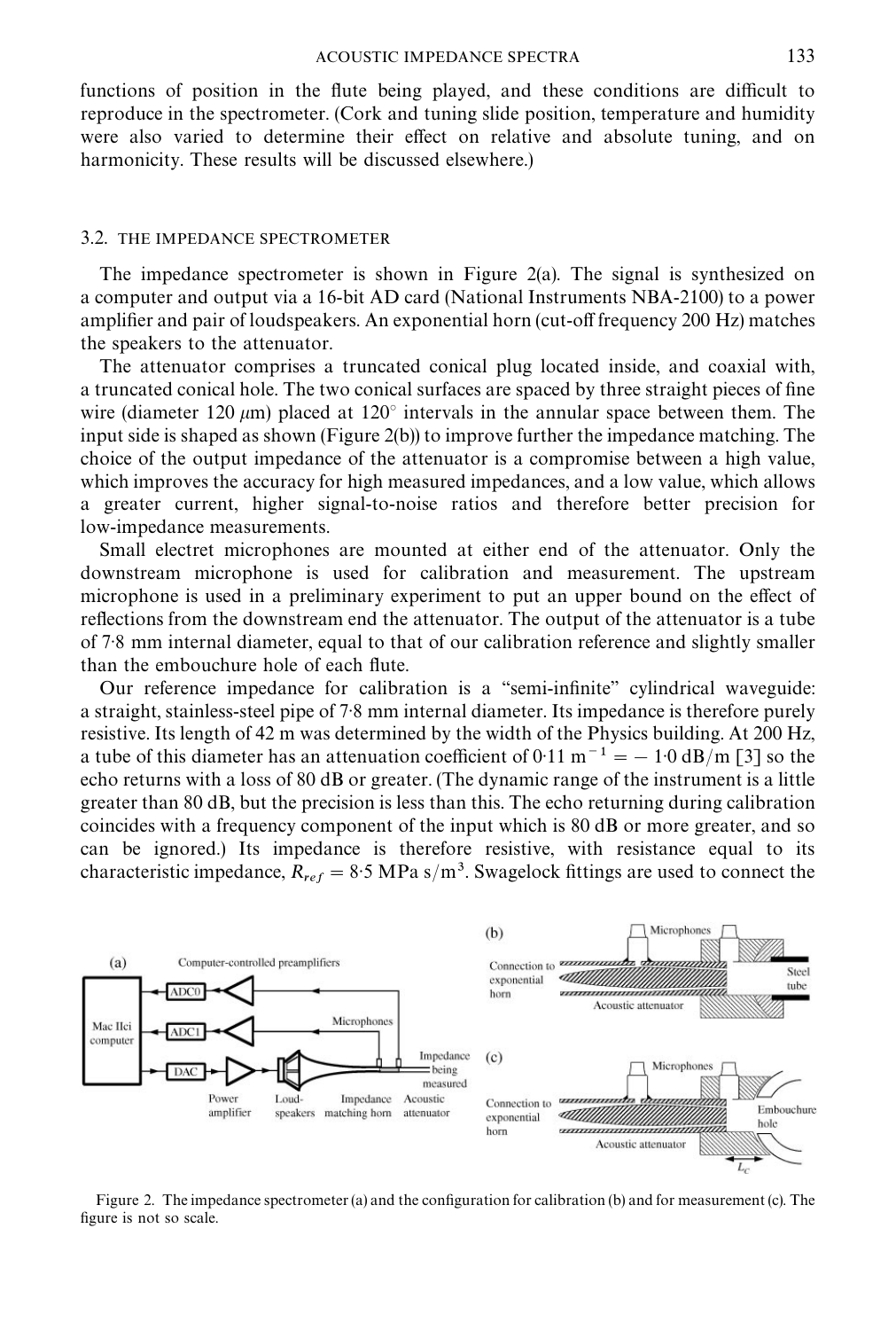<span id="page-7-0"></span>

Figure 3.  $\mathbb{Z}(f)$  for an open, stainless-steel cylinder of length 596.7 mm and diameter 7.8 mm. The impedance is expressed in dB with respect to one acoustic ohm, i.e.  $20 \log_{10} (Z/Pa.s.m^{-3})$ .

elements. The "semi-infinite" pipe is enclosed in a plastic pipe for sound insulation, and the plastic pipe is mounted from the ceiling via rubber bushes. The use of a frequency independent reference impedance improves the signal-to-noise ratio over the whole range, and obviates the need for more than one microphone in routine calibration or measurement.

Before calibration, the desired dependence upon frequency of the acoustic current  $\mathbf{u}_{ref}(f)$ is chosen. If noise is distributed approximately equally across frequencies, it is advantageous to use a signal that is frequency independent to achieve uniform signal-to-noise ratio. For these experiments, in which low-frequency noise was not a major problem, the acoustic current was therefore chosen to be independent of frequency. A voltage waveform  $V_{ref}(f)$ , with frequency independent harmonic components over the desired range, was synthesized and input to the power amplifier. The acoustic pressure is measured with the downstream microphone and sent via low noise preamplifiers, whose gain is computer controlled, to the AD card. The pressure spectrum  $\mathbf{p}_{ref}(f)$  is calculated.  $\mathbf{p}_{ref}(f)$  includes the frequency dependence of the AD card, amplifiers, speakers, horn, attenuator, other plumbing and microphone. A calibrated waveform is then synthesized with Fourier components  $V_{cal}(f)$ proportional to  $V_{ref}/p_{ref}(f)$ . This signal is then output, via the same elements, to the reference impedance. The microphone now returns a calibrated spectrum  $\mathbf{p}_{cal}(f)$ , in this case a "flat spectrum", i.e., a signal whose Fourier components are essentially independent of frequency. These  $\mathbf{p}_{cal}(f)$  are recorded. The relative phases of the harmonic components of  $\mathbf{V}_{ref}$ are adjusted to improve significantly the signal-to-noise ratios of our measurements  $[15]$ .

Finally, the performance of the spectrometer was checked by measuring the impedance of a series of open, stainless-steel cylinders, for which the input impedance was calculated using the radiation impedance as the termination at the open end [\[3\]](#page-17-0), and values of the speed of sound from [\[16\]](#page-17-0) (Figure 3). The theoretical curve is not shown because it obscures almost all points. The discrepancies between theory and experiment occur when  $\mathbf{Z}(f)$ approaches 100 MPa  $s/m<sup>3</sup>$ , where the finite output impedance limits the precision, as discussed below.

#### 3.3. CORRECTION FOR THE FINITE IMPEDANCE OF THE ATTENUATOR

For measurements of acoustic impedance very much less than that of the attenuator, the spectrometer source may be approximated as an ideal current source and so the acoustic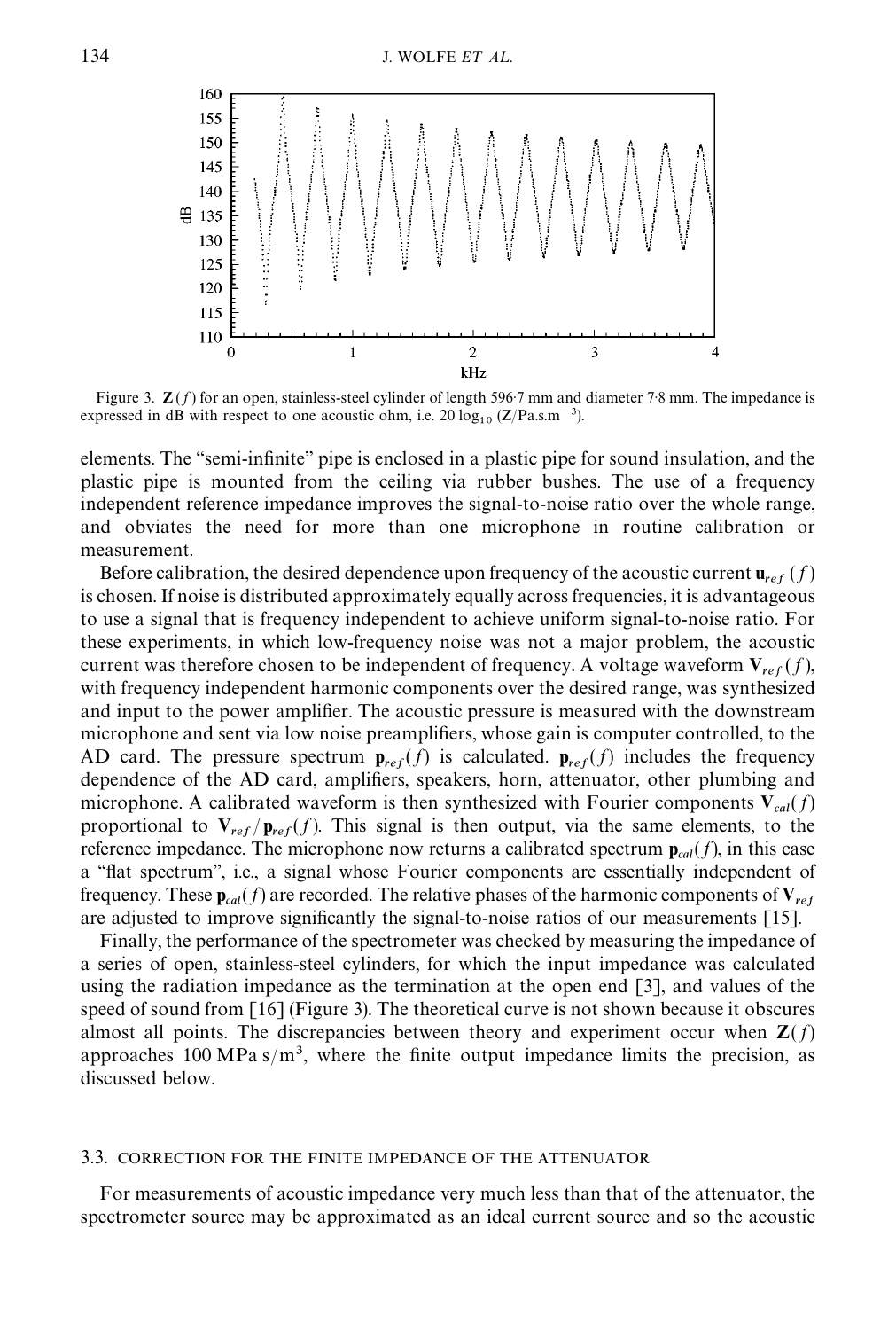current equals  $\mathbf{u}_{ref}(f)$ . The output of the attenuator is effectively in parallel with the system being measured, so the attenuator conductance was subtracted from both calibrations and measurements. From the dimensions of the attenuator we calculate a characteristic impedance for the attenuator  $Z_a = 170 \text{ MPa s/m}^3$ . The actual impedance is likely to differ a little, because the spacing wires are not perfectly straight. We therefore determine the value of  $Z_a$  by measuring known loads with high impedances, which in this case were the first maxima in the impedance spectra of open stainless-steel cylinders. This gives a value of 155 MPas/ $m<sup>3</sup>$ . The attenuation of the travelling wave in the narrow space between the cones is large, so the attenuator output is expected to behave like a pure resistance—another semi-infinite waveguide. This assumption requires that the wave travelling from the output of the attenuator, back to the input of the attenuator and then back to the output may be neglected. To check this, the upstream microphone was used to measure the pressure waveform at the input of the attenuator during calibrations (where the load was 8.5 MPas/m<sup>3</sup>, independent of frequency) and measurements of cylinders with strong resonances (where **Z** (*f*) varied from 20 kPa s/m<sup>3</sup> to 200 MPa s/m<sup>3</sup>). No measurable difference was observed, so the attenuation in this wave is sufficient to permit its neglect in the measurements.

Thus, the subtraction of the attenuator conductance should allow precise measurements less than about 100 MPa s/m<sup>3</sup>. This exceeds the maxima in  $\mathbb{Z}(f)$  of the flute where, in any case, the minima are of much greater interest. (For measurements on other wind instrument families, where the maxima are of greater interest than the minima, the same technique may be used with a higher value output impedance.)

## 3.4. SIMULATING THE RADIATION IMPEDANCE AT THE EMBOUCHURE HOLE

As expressed in [equation \(1\),](#page-4-0) the response of the flute to the driving force provided by an oscillating air jet is inversely proportional to an impedance  $\mathbb{Z}(f)$  that is the sum of the input impedance of the flute tube as measured on a plane at the exterior entry to the embouchure hole plus the radiation impedance of the embouchure hole measured on this same plane [\[3\]](#page-17-0). Because it is relatively straightforward to estimate the value of this radiation impedance, our approach involves replacing it by the impedance of an appropriate short length of tube fixed to the exterior of the embouchure hole, and then measuring the input impedance of the flute at the outer end of this tube.

The impedance head used here [\(Figure 2\(c\)\)](#page-6-0) is designed to allow a measurement that, without any further corrections, approximates the input impedance of the flute under typical playing conditions. The dimensions are several millimetres and the frequencies of interest  $(< 3$  kHz) have wavelengths longer than 100 mm, so the plane wave approximation should be good at low frequencies and acceptable at high frequencies.

As discussed above, the impedance head includes a short length of tube designed to compensate for the effects at the embouchure hole under playing conditions. The radiation impedance of a baffled pipe is approximately equal to that of an ideal tube with a length about 0)85*a*, where *a* is its radius. In the absence of the player's face, the radiation load at the embouchure would therefore be approximately that of a pipe with the same area and length 0)85*a*. In practice, the equivalent length is longer because the player's lower lip occludes part of the hole and his face acts as a baffle, reducing the solid angle available for radiation.

Let the player's lips leave open a fraction *g* of the hole, and assume that the face leaves open a fraction *h* of the solid angle available for radiation. The radiation impedance would then be

$$
Z_{rad} = \frac{0.85a \, j\omega\rho}{\sqrt{g} \, hS_{emb}},\tag{2}
$$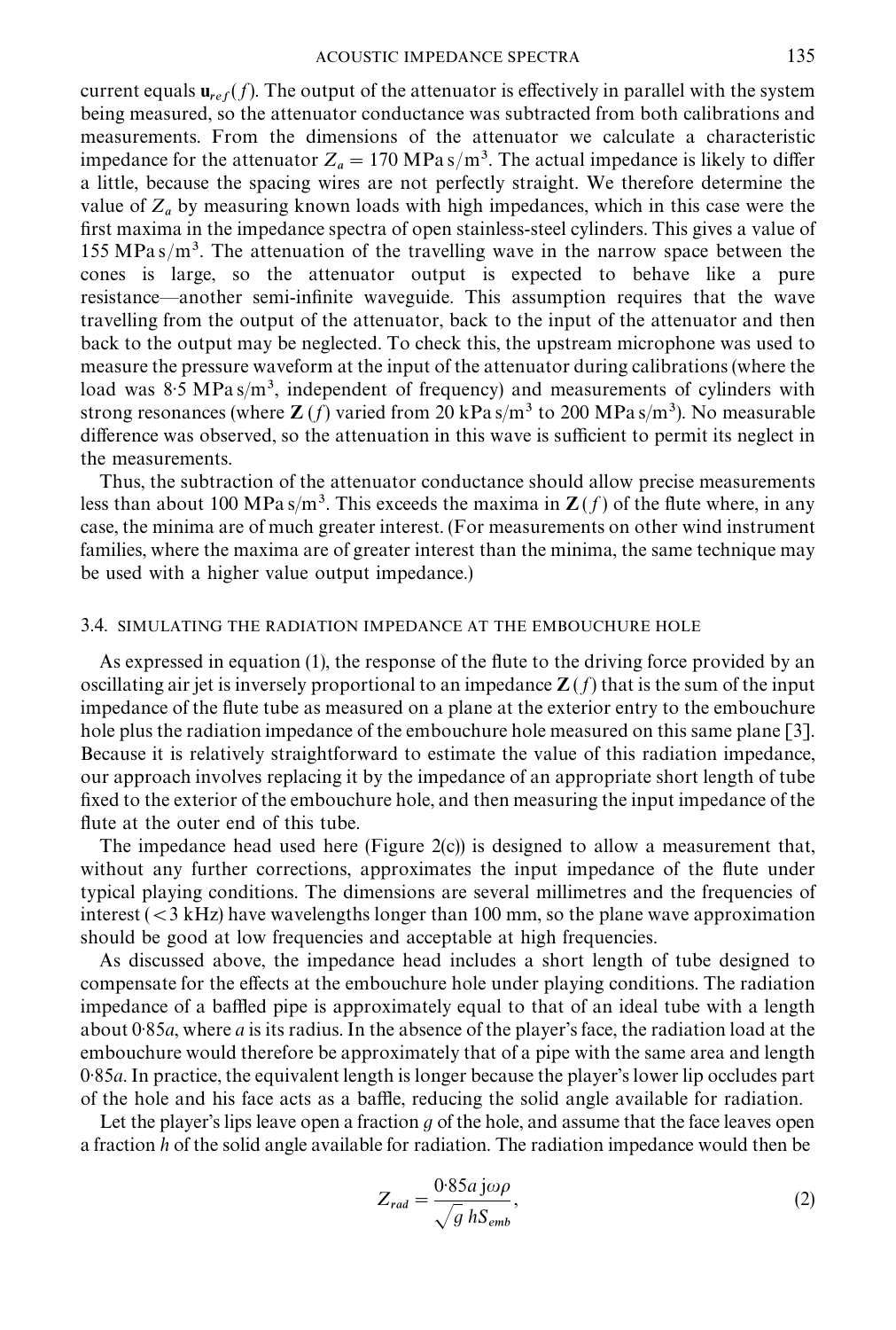where  $S_{emb}$  is the area of the embouchure hole (about 90 mm<sup>2</sup>). We use a pipe with smaller cross-section than the embouchure hole so that positioning of the impedance head is not critical. The impedance  $Z_c$  of the coupling section of the pipe that is to simulate the radiation load, is

$$
Z_c = \frac{j\omega\rho L_c}{S_c} = Z_{rad} = \frac{0.85 \, a \, j\omega\rho}{\sqrt{g} \, h \, S_{emb}},\tag{3}
$$

where  $L_c$  is the length and  $S_c$  the cross-sectional area. We use a value of 6 mm for  $L_c$ . This is chosen empirically so that, at the corresponding temperatures and humidities, the impedance minima correspond to the played notes. Therefore,

$$
h\sqrt{g} = \frac{0.85a}{L_c} \frac{S_c}{S_{emb}} = 0.3,
$$
\n(4)

which approximately corresponds to  $q = h = 0.5$ . The effect of changing q and h can therefore be simulated by changing  $L_c$ . Further, this can be done theoretically using the transfer matrix for a cylindrical pipe where, for this length, losses may reasonably be neglected [\[3\].](#page-17-0)

## 3.5. MEASURING  $Z(f)$

The impedance head, including the microphones and attenuator, were connected to the flute via the adaptor shown in [Figure 2\(c\)](#page-6-0), which is acoustically equivalent to a cylinder. The adaptor has the same radius as the calibration cylinder and is  $60 \text{ mm}$  long. This load may be removed by calculation from the resultant measurement, but its dimensions were chosen so as to give an impedance equivalent to that of the radiation impedance of the embouchure hole under typical playing conditions (see the previous section and reference [\[17\]](#page-17-0) for more details). A thin gasket made of flexible casting compound (Wacker Elastosil M4503, Barnes, Sydney) is used to seal the measurement head to the flute.

The reference signal is applied to the flute and the Fourier components  $\mathbf{p}_{meas}(f)$  are then measured. The total admittance  $\mathbf{p}_{cal}(f)/(\mathbf{p}_{meas}(f) \cdot R_{ref})$  is calculated, and the attenuator conductance is subtracted to give the flute admittance. When measurements are finished, the spectrometer is reconnected to the reference impedance and a measurement is taken to compare with the calibration.

Background noise in the laboratory, although rather quiet, could affect measurement of the weak pressure signals at the impedance minima. For this reason, the musical instrument, or other load to be measured, was placed inside a rigid box, which was lined with acoustically absorbent materials to minimize resonances of the box. The operator (who is also a flutist) passed his arms through rigid "sleeves" on the box to finger the instrument and triggered measurements with a foot control.

## 3.6. SOUND RECORDINGS

Because sound spectra depend very strongly on parameters determined by the player, by the radiation pattern of the flute, and by recording conditions, sound spectra recorded for human players can only be regarded as examples. The obtaining of examples typical of playing by a flutist under realistic, musically comfortable conditions are not consistent with obtaining exactly repeatable spectra. Sound spectra were measured at a distance of about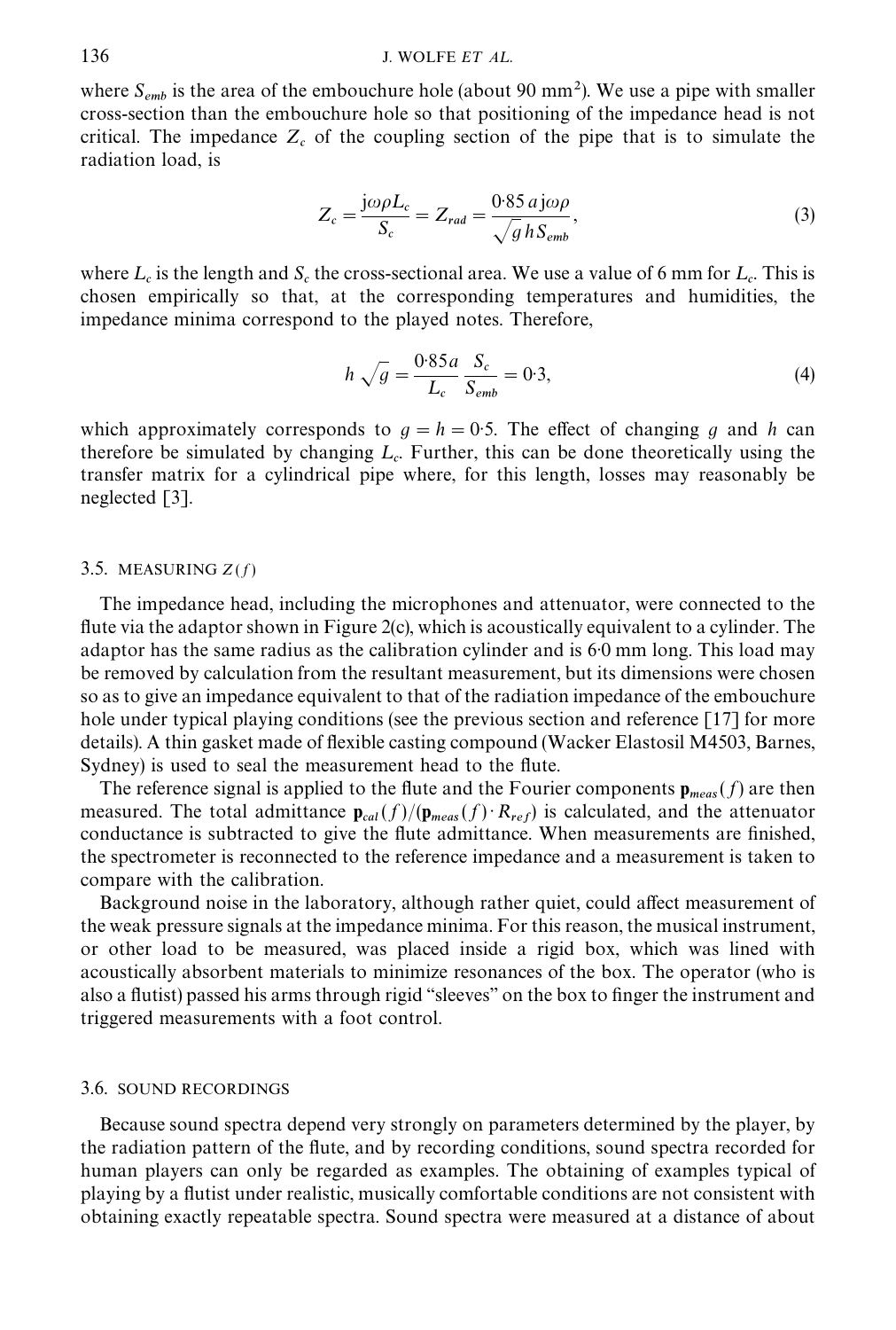#### ACOUSTIC IMPEDANCE SPECTRA 137

1 m directly in front of the player in a room that was moderately quiet and with little reverberation. The player, Geoffrey Collins, is one of Australia's foremost flutists. The notes were written out in traditional musical notation, with dynamic markings  $\hat{f}$ ,  $m\hat{f}$  and  $p$ . Where the fingerings were not standard, they were indicated using a fingering diagram of the sort shown in [Figure 1.](#page-2-0) For the classical flute, he used the McGee instrument described above. For some of the notes on the modern flutes, he used the Pearl flutes discussed above. For the rest of the notes and multiphonics on the modern flute he used one of his own flutes, which is a hand-made Brannen–Cooper flute with a Nagahara head.

# 4. RESULTS AND DISCUSSION

Before discussing the impedances of flutes with their complicated geometry, we present a measurement of the acoustic impedance measured on a simple cylindrical tube made of stainless steel [\(Figure 3\)](#page-7-0). The error bars in frequency are smaller than the points. Where the slope is least, the points appear to make a continuous line and so the error bars in *Z*, typically a few tenths of a dB, are omitted for clarity. For convenience, these impedances are plotted on a logarithmic scale analogous to the decibel scale for pressure, using the relation

$$
Z(dB) = 20 \log_{10} \frac{Z}{Z_0}
$$
, where  $Z_0 = 1 \Omega(SI) = 1 \text{ Pa s/m}^3$ . (5)

As for the flute, the measurements are made only above  $200$  Hz, which is the cut-off frequency of our horn. The mean value of the impedance is determined by the characteristic impedance (here 8.5 MPas/m<sup>3</sup>). The minima and maxima in  $Z(f)$  occur approximately at frequencies of

$$
f_{\min} = n \frac{c}{2L} \quad \text{and} \quad f_{\max} = \left(n - \frac{1}{2}\right) \frac{c}{2L},\tag{6}
$$

where *n* is a positive integer, *c* is the speed of sound and L is the length of the pipe. (More precisely,  $L$  includes a small end-correction with a weak dependence on frequency.) The size of the maxima and minima gradually decreases with frequency because wall losses become successively more important. The expression for  $\mathbb{Z}(f)$  is given by reference [\[3\]](#page-17-0).

Figure 4 shows  $\mathbf{Z}(f)$ , the acoustic impedance of a modern flute with a C4 foot for the fingering for the note C4. The magnitude (*Z*) and the phase  $\phi$  are shown separately. To zeroth order, a flute is a cylindrical pipe and so, with all its keys closed, its impedance spectrum resembles qualitatively that of the simple pipe. Because the input is open to the atmosphere, the air jet excites modes with large air #ow and modest variations from atmospheric pressure. Thus, the operating frequencies are the minima of  $Z = |p/u|$ ). For the con"guration with all tone holes closed, these minima are in the harmonic series (equation  $(6)$ ). For the flute, the maxima are irrelevant. One could also say that, to zeroth order, a clarinet with its bell removed is also a cylindrical pipe, and so its input impedance should also resemble that of a simple pipe; and so it does (data not shown). The difference is that, because its input is closed by the reed, mouthpiece and the player's mouth, it operates near the maxima in  $\mathbf{Z}(f)$ . Its sound spectrum has predominantly the odd harmonics (the second equation (6)) and its fundamental is approximately an octave lower than that of the flute. (The first maximum is not shown in [Figure 3](#page-7-0) because it lies below the frequency range of the measurements, but the reader may readily extrapolate it.) The length of pipe used for [Figure 3](#page-7-0) is comparable with that of the air column of a flute or a clarinet.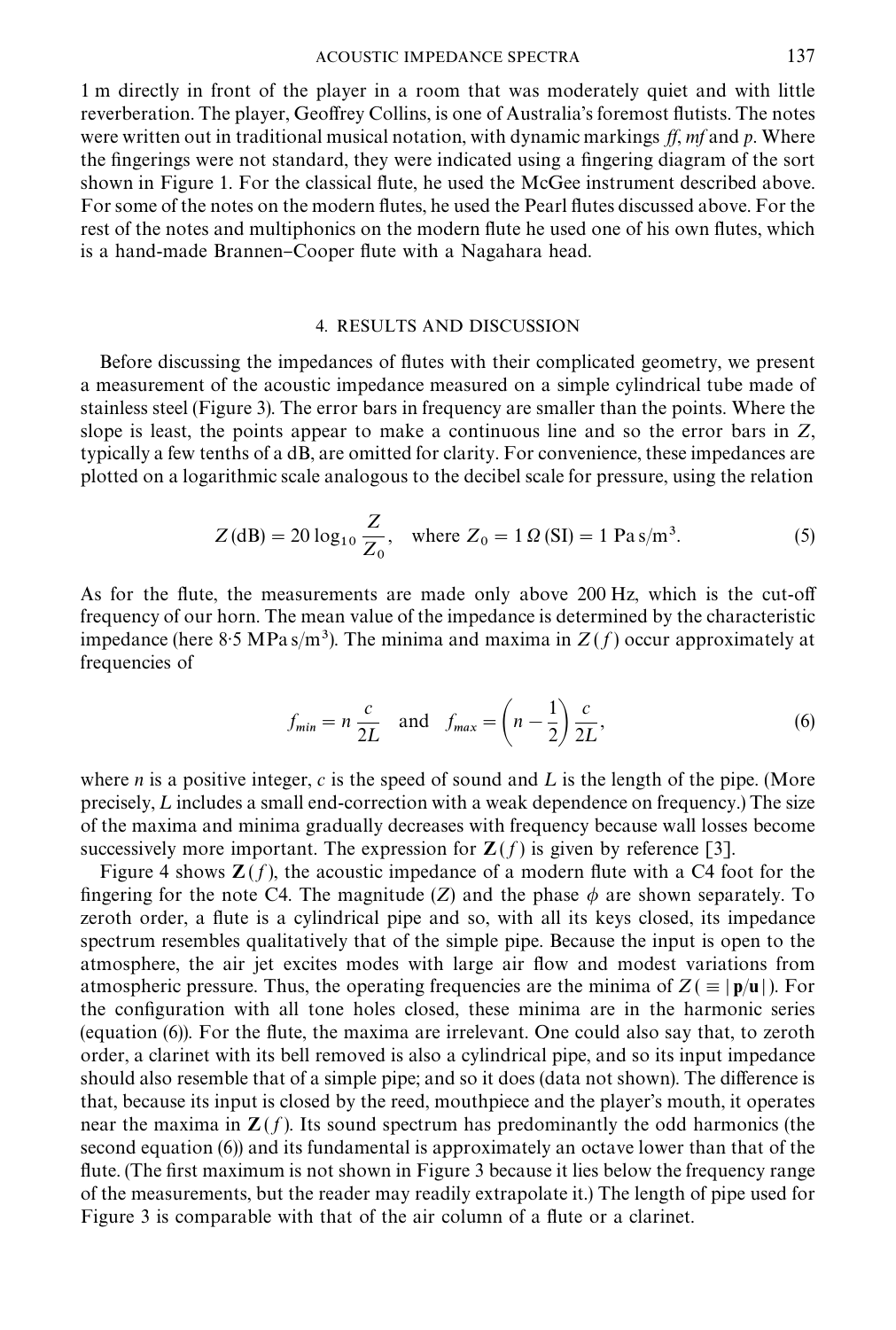<span id="page-11-0"></span>

Figure 4.  $\mathbb{Z}(f)$  for a modern flute (left) and a classical flute (right) for the note C4.



Figure 5. A simplified acoustic model of the flutes in the configuration to play their lowest notes.

The most important geometrical difference between a simple cylinder and the modern flute configured for C4 is that the flute is excited, and therefore here measured, at the embouchure hole, whose centre is 17.5 mm from the closed end. This hole is connected to the bore via a transverse, tapered hole. This embouchure hole has a considerably smaller cross-section than does the instrument. Further, the closed tone holes each have a little volume added to the side of the bore. Finally, the head joint of the modern #ute is not cylindrical but tapered to a smaller diameter near the embouchure hole (see [Figures 1](#page-2-0) and 5). We shall begin by discussing the qualitative shape of  $\mathbf{Z}(f)$ .

The shapes of  $\mathbf{Z}(f)$  for the flutes have many similarities to that of a plot of  $\mathbf{Z}(f)$  for a simple cylindrical pipe. The main differences are  $(1)$  the maxima do not fall half-way between the minima, as they do for the simple cylinder; (2) the envelope of  $\mathbf{Z}(f)$  rises gradually at frequencies above about  $2 \text{ kHz}$ ; and (3) the maxima and minima become smaller more rapidly with frequency than they do for a cylinder of the same size. All of these are explained by the geometry shown in Figure 5. The "chimney"—the relatively narrow hole at the embouchure—has a larger characteristic impedance does than the flute tube itself. This has greatest effect on the impedance minima, where there is largest flow in the chimney. It has the effect of making the minima occur at lower frequencies than they otherwise would (which makes them asymmetrically distributed with respect to the maxima) and reduces the depth of the minima at higher frequencies. Further, the chimney tube plus the closed end of the flute tube together constitute a Helmholtz resonator, this is in parallel with the rest of the instrument. Its impedance rises with frequency, and it has a resonance at several kHz, which then dominates the  $\mathbf{Z}(f)$  curve. It also decreases the frequencies at which the minima occur.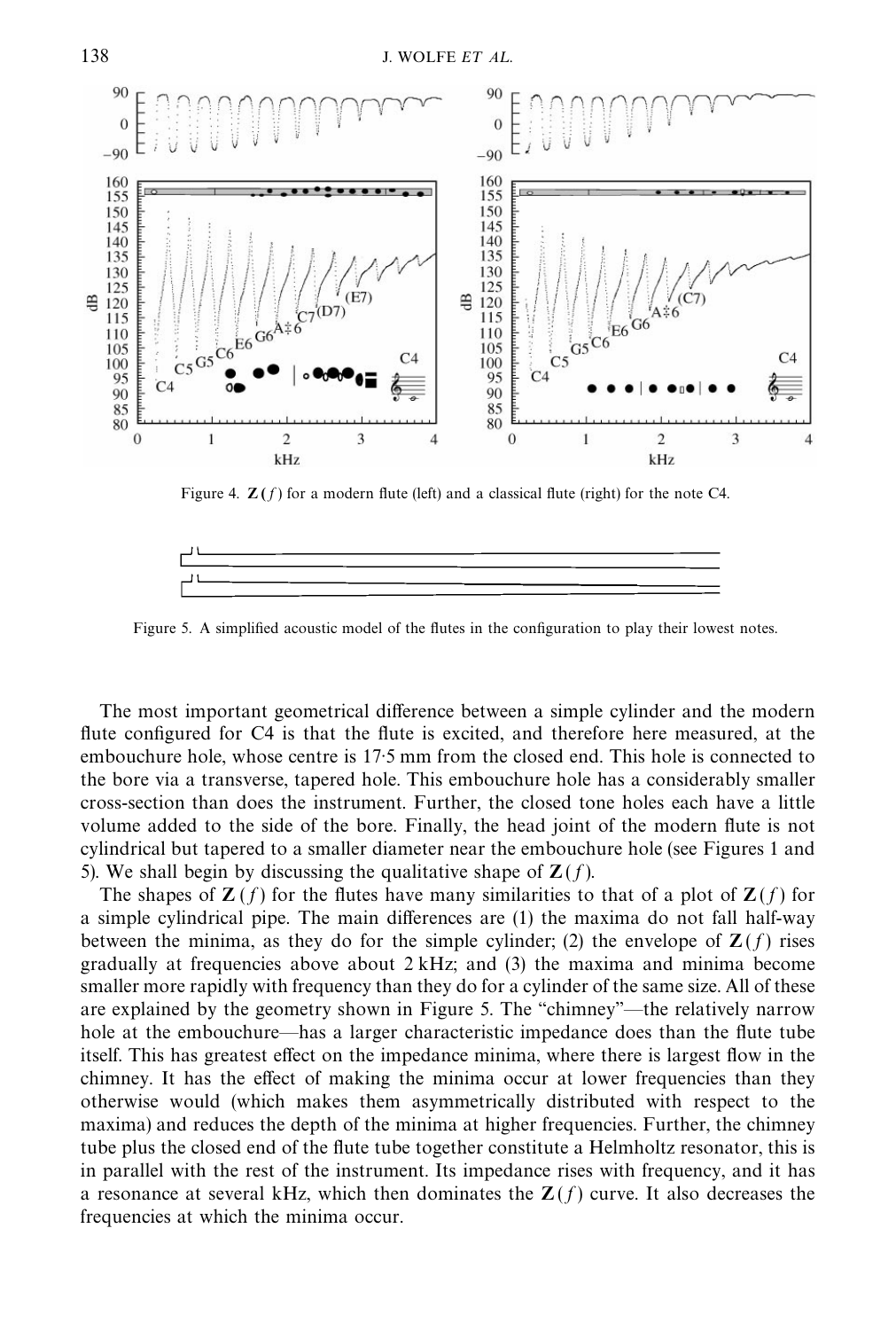<span id="page-12-0"></span>With the fingering shown in [Figure 4,](#page-11-0) the flute can be made to play a series of notes at frequencies near to the first several minima in this spectrum, by adjusting the speed and geometry of the jet. As the minima become shallower, and as the required jet speed increases, the notes in this series become harder to play. The minima are almost exactly harmonic and so the playable series is  $C4$ ,  $C5$ ,  $G5$ ,  $C6$ ,  $E6$ ,  $G6$ ,  $A<sub>z</sub>$  $6$ ,  $C7$ , where  $\ddagger$  means a half sharp: the seventh note in the series is between A6 and  $A \neq 6$ , slightly closer to the latter. Normally, this fingering is used only for C4, and other fingerings are used for the higher notes.

The vibration of the jet is periodic but not sinusoidal. Hence, when C4 is played with this fingering, several harmonics are present in the sound, and these have spectral components at frequencies corresponding to the minima, as shown in the figures in the database in  $JSV + [18]$  $JSV + [18]$ . The harmonicity of the series of minima is important in determining the stability of the vibration régime, as discussed above.

The displacement of the embouchure hole from the end of the flute has important effects on tuning. As for as input impedance is concerned, the #ute as a whole may be considered as a short (17.5 mm) closed tube (the closed part of the bore) in parallel with the rest of the bore. These two relatively large diameter tubes are in series with the relatively narrow embouchure hole and chimney [\(Figure 5\).](#page-11-0) This is responsible for the gradual rise of  $\mathbb{Z}(f)$  at high frequencies.

Figure 6 shows a configuration that illustrates several features relating the fingering pattern to the note produced. The first fingering shown (i) is the standard fingering for the notes  $G4$  and  $G5$ . The eight lowest tone holes are open and the effective length of the flute is approximately half the wavelength required for G4 (frequency  $f_0 = 392$  Hz). The flute readily plays G4 in this configuration. By using a higher blowing pressure and changing the embouchure, it will also play  $2f_0$  (G5),  $3f_0$  (D6),  $4f_0$  (G6) and  $5f_0$  (B6). The pressure standing waves for the first three of these are shown in simplified form. In practice, a single tone hole is not an acoustic "short circuit" and the standing wave extends a little way beyond the first open hole. It is difficult to play  $D6$  softly in the configuration shown in (i). The standard fingering for  $D6$  opens a hole (indicated by the arrow) at about two-thirds of the effective length, as shown in (ii). This favours a pressure node and facilitates playing D6, and makes it impossible to play G5 or G4. The fingering (ii) does, however, allow the playing of the note



Figure 6. The fingering and acoustic schematics for (i) G4, G5 or D6 and (ii) C5 or D6 or the multiphonic C5&D6.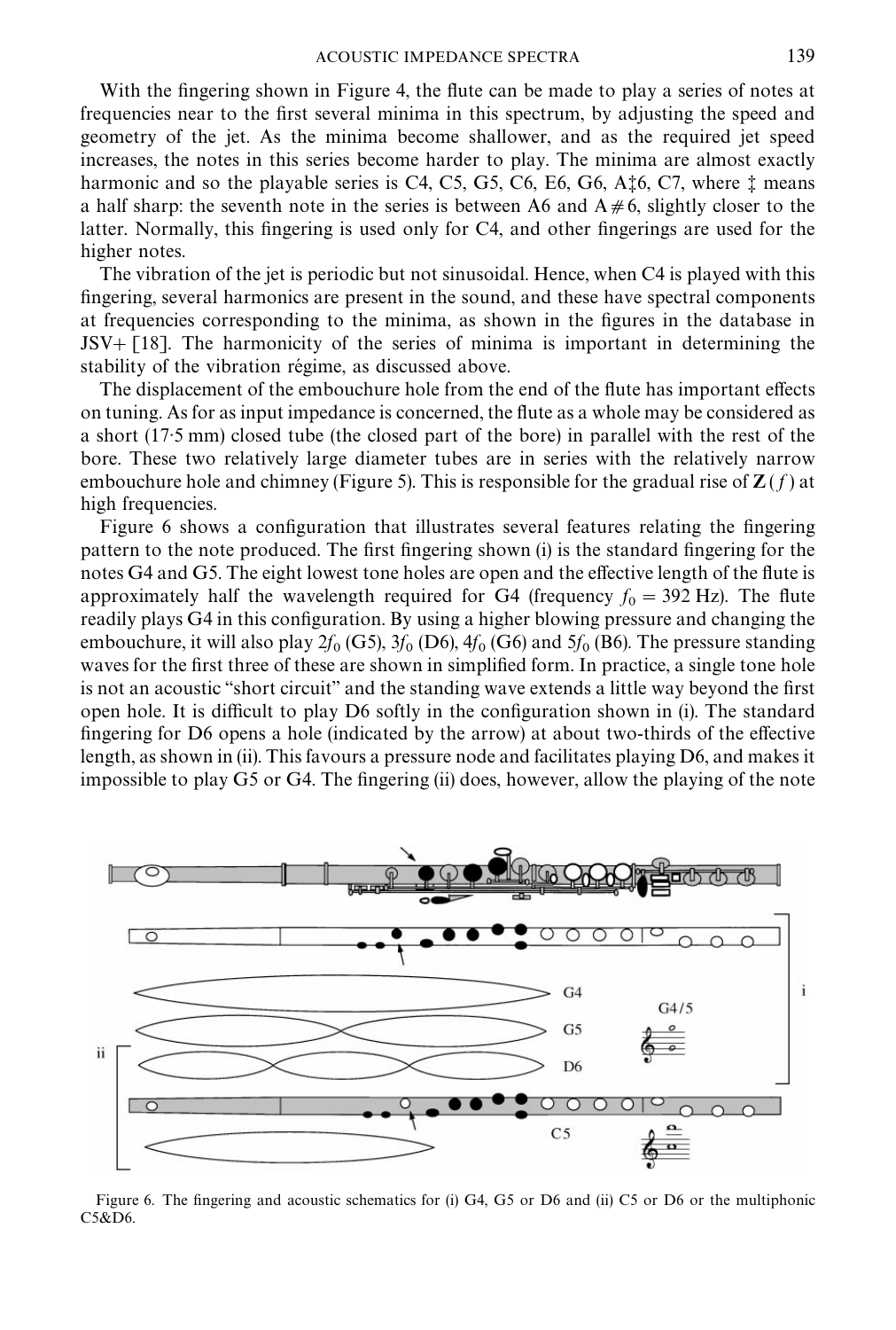

Figure 7. The input impedance  $\mathbf{Z}(f)$  for the cases described in [Figure 6.](#page-12-0)

C5, with a half wavelength that is 3/4 the half wavelength of G4, as shown in the sketch. (ii) is also a multiphonic fingering, because it is possible to play C5 and D6 at the same time using this fingering. With this fingering, one can blow softly and produce C5, gradually increase the blowing pressure until the multiphonic sounds, then continue increasing the pressure until the C5 disappears leaving a pure-sounding D6 (whose spectrum may nevertheless show a very weak signal at C5). Fingering (i) is not a multiphonic fingering: if one played G4 and G5 at the same time one would be playing G4, because the harmonics of G5 are a subset of those of G4. Multiphonics are discussed in more detail below.

Figure 7 shows the acoustic impedance of the two configurations shown in [Figure 6.](#page-12-0) Note that the impedance curve for the fingering for  $G4/5$  (1) has minima at approximately  $f_0$ that the impedance curve for the ingering for  $G4/3$  (1) has immina at approximately  $f_0$ <br>(= 390 Hz),  $2f_0$ ,  $3f_0$ ,  $4f_0$ ,  $5f_0$  and  $6f_0$  for the note G4. The even members of this series are of course the first three harmonics of G5. The opening of the extra hole at about two-thirds of the effective length (2) displaces the first two minima so that the minima are no longer in a simple harmonic series. The first minimum is at the frequency of C5, the third is (still) at the frequency for D6. With this fingering, low blowing pressure and an appropriate embouchure, the flute will play C5 and D6 at the same time. Pressure spectra and sound files are in the JSV+ database  $\lceil 18 \rceil$ .

## 4.1. MULTIPHONICS

Some of the unusual fingerings listed in reference [\[9\]](#page-17-0) produce sounds termed multiphonics, in which a chord-like effect is heard. In these cases, the impedance curve has two or more deep minima, the frequencies  $f_1$  and  $f_2$  of which are not close to being in simple small-integer ratio. If the player uses a wide air jet, then it is possible to excite both resonances simultaneously, giving two notes, but the effect does not stop there. The two basic tones react back on the air jet which, because its interaction with the #ute tube at the embouchure lip is non-linear, generates excitations at frequencies that are multiple sum or difference frequencies  $nf_1 \pm mf_2$  where *n* and *m* are small integers. This can happen only if the two basic frequencies are not very close to being in an harmonic (small integer) relationship [\[19\]](#page-17-0). A simple multiphonic is shown in Figure 7, at the right. Further examples, including sound spectra and sound files, are given in the JSV+ database  $[18]$ .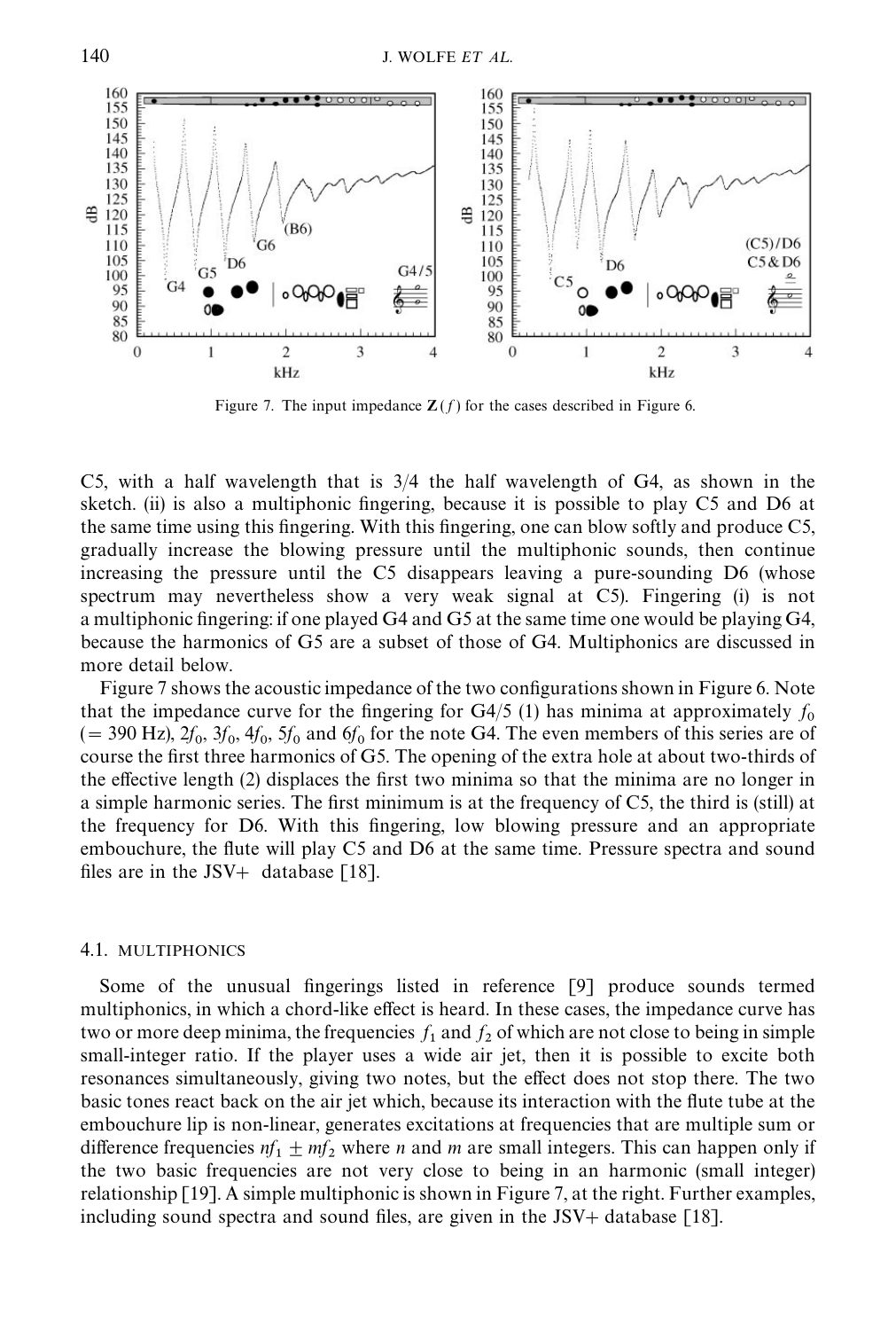## 4.2. GENERAL OBSERVATIONS ABOUT IMPEDANCE SPECTRA

In all the flute  $+$  foot combinations we studied, these generalizations hold:

(1) With all of the holes closed, the impedance spectrum has about 10 sharp minima. Their frequencies are close to harmonic ratios (see [Figure 4\)](#page-11-0). These minima correspond to standing waves or resonances in the flute when played.

The depth and sharpness of the minima in  $\mathbf{Z}(f)$  decreases more-or-less smoothly with frequency. The resonances corresponding to these minima in  $\mathbf{Z}(f)$  can be played by overblowing, but this becomes more difficult as the minima in  $\mathbf{Z}(f)$  become shallower and wider. For instance, on the Boehm flute, the eighth resonance is substantially shallower than the seventh; and one notices that the eighth harmonic is substantially harder to play than the first 7.

Further, harmonic minima in the  $Z(f)$  spectrum are well aligned in frequency with harmonic peaks in the sound spectrum.

(2) As holes are opened successively from the foot, the number of sharp, nearly harmonic resonances decreases (data in JSV+ [\[18\]](#page-17-0)). At frequencies above about 2 or 3 kHz,  $\mathbf{Z}(f)$ shows several very shallow minima, which are not in general harmonics of the low-frequency minima. This is explained due to the filtering effect of the tone-hole lattice downstream from the lowest closed hole, as discussed above. Further, some of the minima in the low-frequency end become slightly displaced from harmonic values.

The effect of this on the playing of these fingerings is that  $(1)$  it is harder to overblow the higher members of a harmonic series, and  $(2)$  the low notes played with these fingerings have less power in the high harmonics, even when the player attempts to produce a uniform sound (compare the sound and impedance spectra in JSV+). All else being equal, deeper minima in  $\mathbf{Z}(f)$ , which are harmonics of the fundamental, correspond to stronger harmonics in the sound spectrum of the fundamental note. This is most clearly shown when alternative fingerings give different relative depths for different harmonics. For a striking example, see the sound spectra for different fingerings for A4 on the Boehm flute. For a more subtle example, see the variant fingerings for  $A \neq 4/5$ . These spectra, and the sound files, are in the database in  $JSV+$  [\[18\]](#page-17-0).

# 4.3. COMPARING THE BOEHM FLUTE WITH THE CLASSICAL FLUTE

- (1) Even with all tone holes closed, the classical flutes have  $\mathbf{Z}(f)$  spectra in which, while the low resonances are roughly as deep and as sharp as those on the Boehm flute, the higher resonances are significantly less deep and sharp [\(Figure 4\)](#page-11-0).
- (2) The difference between "all holes closed" and "*n* holes open" is greater on the classical flutes than on the Boehm flute. One might informally say that, because the Boehm flute has more and bigger tone holes, opening up the holes on a Boehm flute is closer to "sawing the end off", whereas the smaller and more widely spaced holes on the conical flutes have a greater effect when they are open downstream. This gives rise to the more mellow and less homogeneous timbre of the classical flute, as discussed above.

## 4.4. COMPARING THE CLASSICAL FLUTES WITH D FOOT AND WITH THE C FEET

For the C foot flute with all tone holes closed,  $\mathbf{Z}(f)$  has 9 or 10 sharp, roughly harmonic minima starting with C4 [\(Figure 4\)](#page-11-0). With the D foot in place there are also 9 or 10 sharp, roughly harmonic minima in  $Z(f)$ , but they are the harmonics of D4 rather than C4. When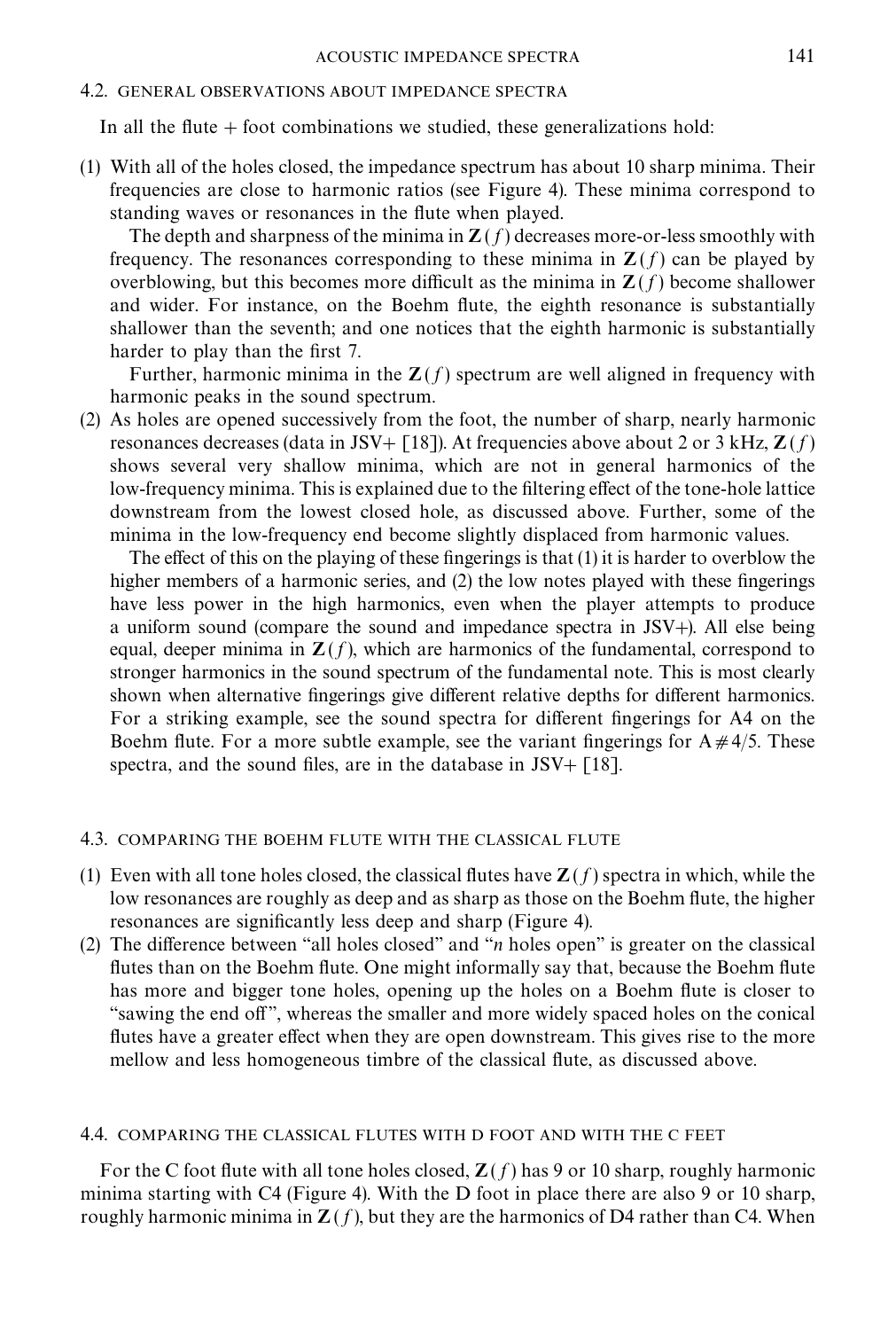<span id="page-15-0"></span>the two flutes are compared on fingerings for the same note, then the longer flute, which has more tone holes open, show to a greater extent the effects (discussed above) of open tone holes. The effects of the more open C foot are rather subtle on notes from D4 and above. See the examples in JSV $+$  [\[18\].](#page-17-0)

#### 4.5. TECHNICAL OBSERVATIONS REGARDING THE PERFORMANCE OF FLUTES

The design of a flute is a compromise. For each note over a range of three and a half octaves, the instrument should produce a  $\mathbf{Z}(f)$  with a narrow, deep minimum at the fundamental frequency of that note. Further, for the notes in the lower part of the range, the harmonics of the note should also coincide with minima in  $\mathbf{Z}(f)$ . Additionally, there should be no other deep minima near that of the desired fundamental. For the highest notes, this is difficult to achieve because of the shallowness of the minima at high frequency (as shown in the  $Z(f)$  for the notes in the fourth octave in the JSV+ database). As a result of this and of high speed of the air jet required, the highest notes are difficult to play quietly. Yet another complication is that the instrument should enable the player to make a smooth transition between a note and almost any other. An example of how this may be difficult, and how it is overcome, is shown in Figure 8.

The note E6 can in principle be played using the third impedance minimum in the configuration used for A4 and A5 (data in JSV+ [\[18\]](#page-17-0)), but the third minimum is not very deep and it is easy for the player to misjudge the blowing pressure (particularly when playing softly) and to sound A5 instead. So instead, a cross-fingering is normally used. The same fingering produces one of two different acoustic configurations according to the design of the flute. A "split E mechanism" has a clutch which closes one extra tone hole in this fingering, and such a mechanism is available as an option on many flutes, where it facilitates playing E6 softly and slurs (uninterrupted transitions) between A5 and E6. The E6 fingering can be thought of as a variant of the fingering for A4, but with three or four downstream holes closed (see Figure 8). The flute does indeed play A4 and a note a little lower in pitch than A5 (called A5 –  $\delta$  on the graph) in this configuration. It may also be considered as the fingering for E4, but with one or two register holes open, about one-quarter of the way along, to facilitate the fourth harmonic. Compare the  $\mathbb{Z}(f)$  for E6 without and with this mechanism. Without the split E, the third labelled minimum is considerably less deep than the second, and hardly deeper than that of the fourth. Thus, skill



Figure 8.  $\mathbf{Z}(f)$  for the note E6, without (left) and with a "split E mechanism" (right).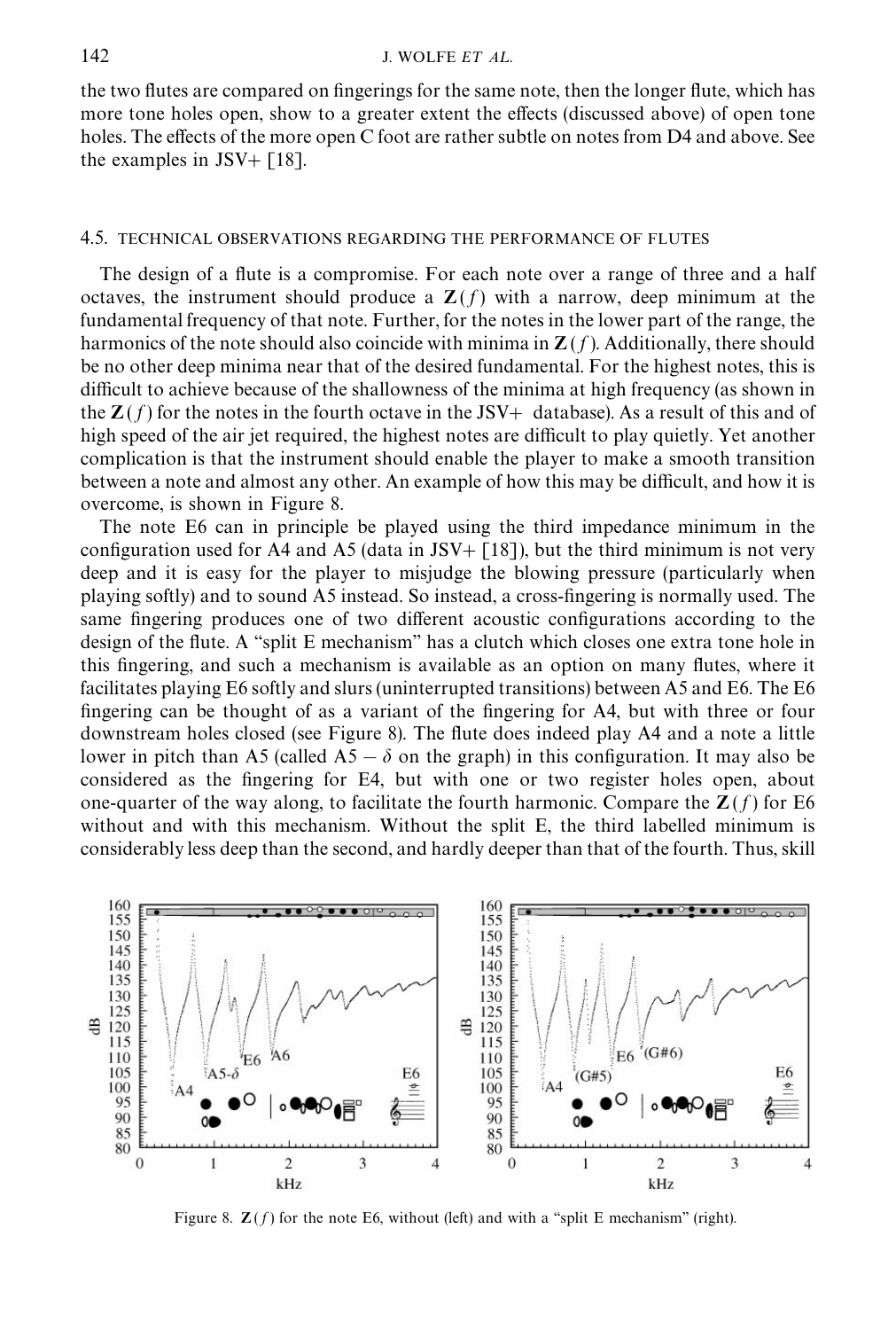#### ACOUSTIC IMPEDANCE SPECTRA 143

<span id="page-16-0"></span>and reliable judgement of blowing pressure is required to sound the E6 rather than A6 or  $A5 - \delta$ , particularly in soft playing or in fast, slurred, leaping passages. With the split E mechanism, the third minimum (E6) is deeper and the fourth ( $G \neq 6$ ) less deep. Further, the second minimum (G $\neq$ 6) is both less deep and further out of tune, so it no longer has a nearly harmonic relation to the fourth minimum. It is therefore much less likely to sound A5, so the E6 is more stable in soft playing. There are further complications when slurs from E6 to A6 are required, and these can be overcome with use of another downstream key (data not shown).

## 4.6. SOUND FILES

When a variant fingering gives a deeper minimum in  $\mathbf{Z}(f)$ , the sound spectrum of a note involving that minimum usually has a larger component at that frequency. However, it should be noted that, while the impedance spectrum depends almost entirely on the flute, the sound spectra depend on many things. Most importantly, they depend on the player and on various parameters under his/her control. They depend on the way in which the note is played (loudness and timbre), as well as on the response of the room and on the relative position of the microphone and the instrument. They also depend on parameters used in calculating the spectrum such as the sample window used and the relative phase of the sound vibration and the sampling. There is therefore no "standard" sound spectrum for any note. It is also worth noting that the sound spectrum is only one of the things that determine the timbre of the note, so that one cannot easily get an idea of the sound of the note from just the spectrum (particularly one also needs to know the starting and finishing transients and the way the spectrum is affected by the vibrato). The sound files and sound spectra are recordings of an eminent professional flutist, using the flutes described in the Materials and Methods section.

## 4.7. FURTHER DATA ANALYSIS AND DISCUSSION

Particularly in higher registers, there are many technical problems such as those discussed in relation to [Figure 8,](#page-15-0) and in many cases they can be explained in terms of the measured  $\mathbf{Z}(f)$ , or by comparing  $\mathbf{Z}(f)$  with the sound spectrum  $p(f)$  for the note. This is perhaps of greater interest to flute players and makers than to acousticians. When combinations of pairs of notes are considered, and when different fingerings and flute designs are possible for each note, the number of possibilities is very large. For this reason, we maintain an interactive web page with a diagrammatic fingering chart that allows flutists and makers to discuss such problems and to suggest further investigations beyond the several hundred graphs available in JSV +  $\lceil 18 \rceil$ . The web site (www.phys.unsw.edu.au/music/ flute) is used for extensions and additions to the database held by  $JSV+$ .

## ACKNOWLEDGMENTS

We thank Geoffrey Collins, Terry McGee and Mark O'Connor. This work was supported by the Australian Research Council.

## REFERENCES

1. M. DAUVOIS, X. BOUTILLON, B. FABRE and M.-P. VERGE 1998 *Pour La Science* 253, 52–58. Son et musique au paléolithique.